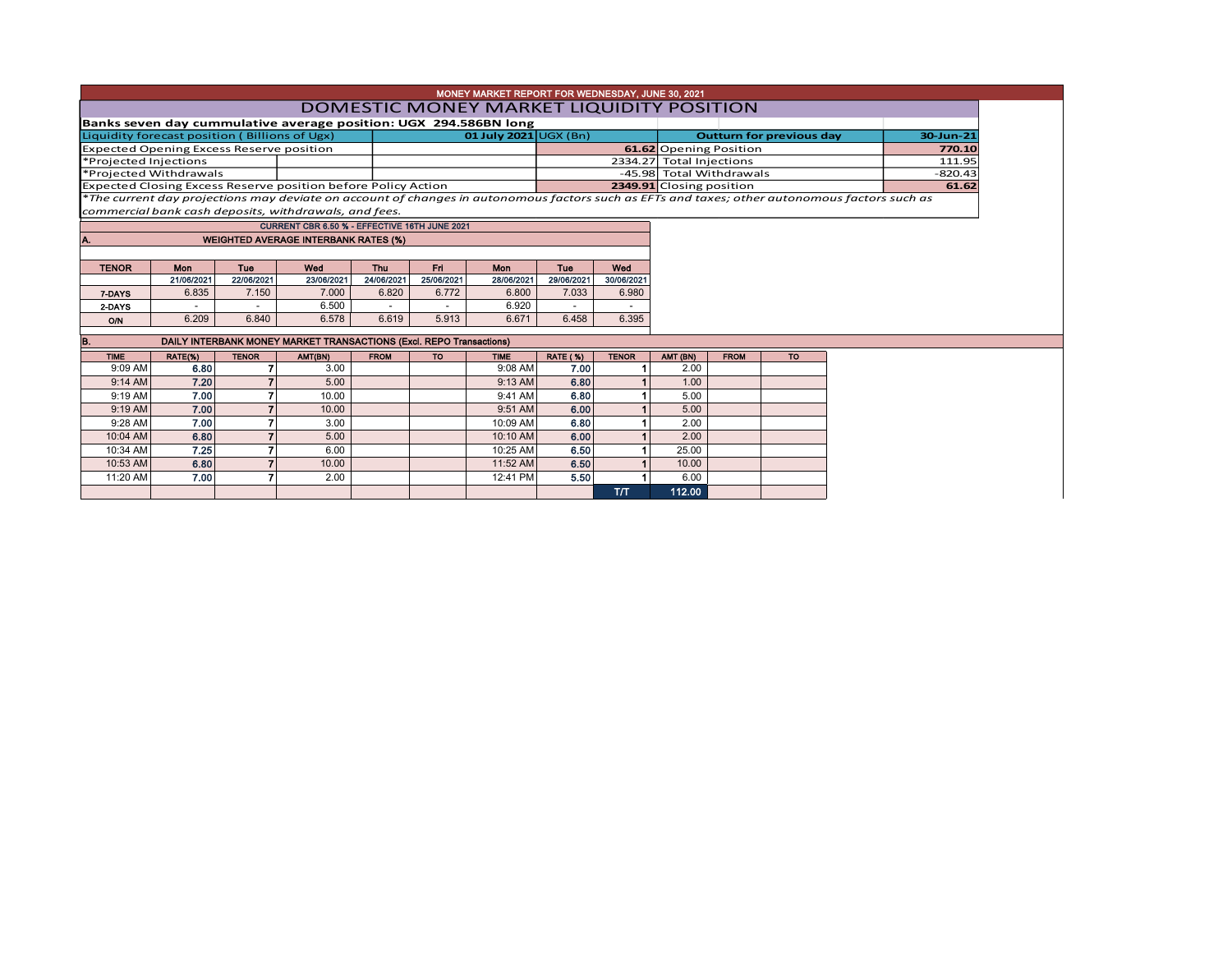

WAR-Weighted Average Rate